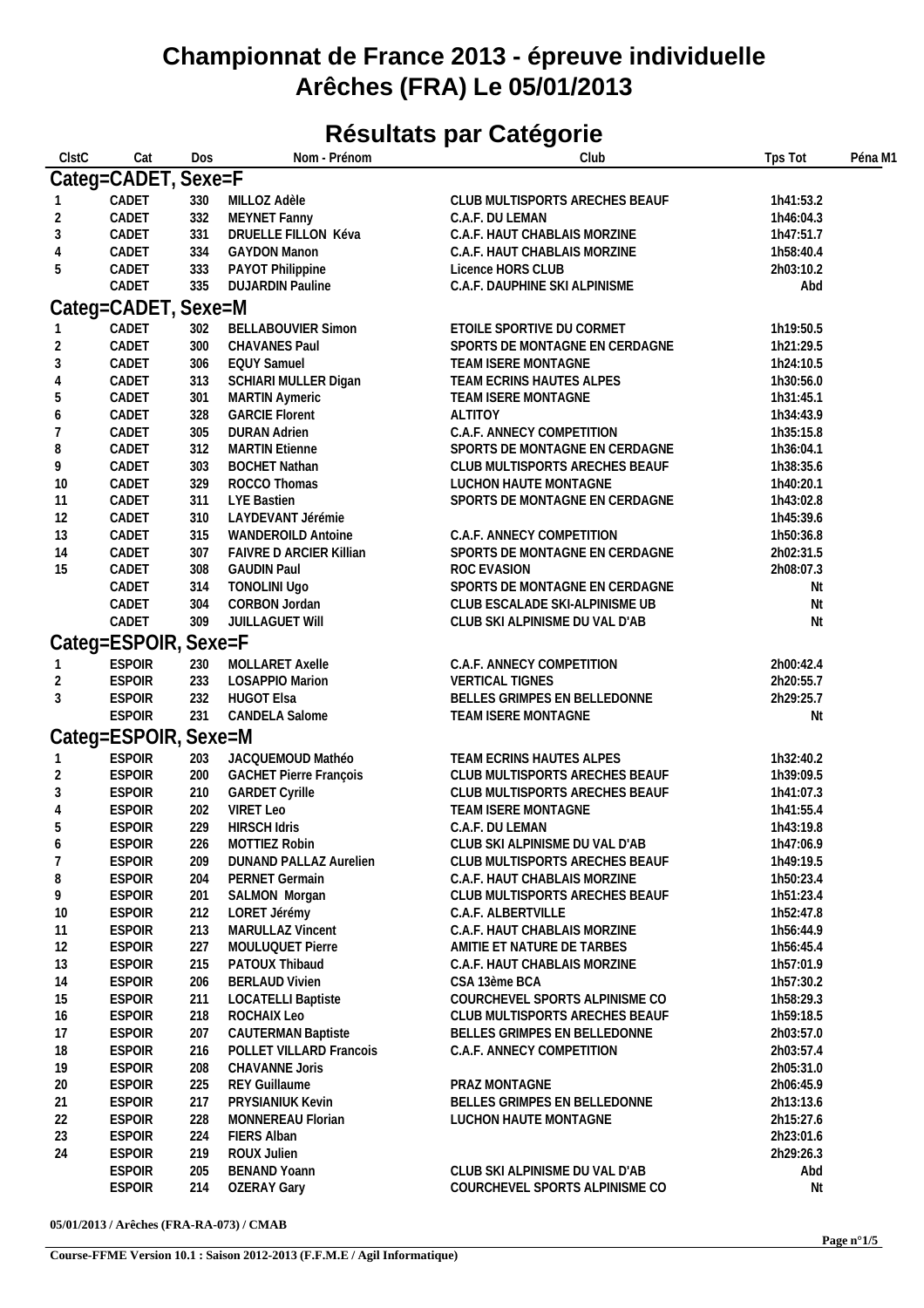| ClstC            | Cat                  | <b>Dos</b>   | Nom - Prénom               | Club                           | Tps Tot             | Péna M1  |
|------------------|----------------------|--------------|----------------------------|--------------------------------|---------------------|----------|
|                  | Categ=JUNIOR, Sexe=F |              |                            |                                |                     |          |
|                  | <b>JUNIOR</b>        | 340          | MOLLARD Sophie             | CLUB MULTISPORTS ARECHES BEAUF | 1h40:24.9           |          |
| $\overline{2}$   | <b>JUNIOR</b>        | 341          | <b>GAYET Elisa</b>         | SPORTS DE MONTAGNE EN CERDAGNE | 1h53:24.7           |          |
|                  |                      |              |                            |                                |                     |          |
|                  | Categ=JUNIOR, Sexe=M |              |                            |                                |                     |          |
|                  | <b>JUNIOR</b>        | 360          | <b>BOCHET Emilien</b>      | CLUB MULTISPORTS ARECHES BEAUF | $1h38:46.1 + 10:00$ |          |
| $\overline{2}$   | <b>JUNIOR</b>        | 381          | PERRIER William            | CLUB MULTISPORTS ARECHES BEAUF | 1h41:49.8 +10:00    |          |
| $\mathfrak{Z}$   | <b>JUNIOR</b>        | 365          | POLLET VILLARD Yann        | C.A.F. ANNECY COMPETITION      | 1h43:47.8 +10:00    |          |
| $\overline{4}$   | <b>JUNIOR</b>        | 361          | <b>CERUTTI Corentin</b>    | ETOILE SPORTIVE DU CORMET      | 1h46:05.0 +10:00    |          |
| 5                | <b>JUNIOR</b>        | 362          | <b>CORBEX Emilio</b>       | CLUB DES SPORTS CHAMONIX       | 1h46:22.9 +10:00    |          |
| $\boldsymbol{6}$ | <b>JUNIOR</b>        | 379          | MEYNET Jérôme              | C.A.F. DU LEMAN                | 1h51:08.4           | $+10:00$ |
| 7                | <b>JUNIOR</b>        | 378          | <b>BAUDIN Robin</b>        |                                | 1h51:17.6 +10:00    |          |
| 8                | <b>JUNIOR</b>        | 387          | ANSANAY ALEX Lucas         | C.A.F. ANNECY COMPETITION      | 1h52:08.1 +10:00    |          |
| 9                | <b>JUNIOR</b>        | 370          | FRISON ROCHE Carl          | CLUB MULTISPORTS ARECHES BEAUF | 1h52:34.0 +10:00    |          |
| 10               | <b>JUNIOR</b>        | 367          | JUILLAGUET Swann           | CLUB SKI ALPINISME DU VAL D'AB | 1h52:44.8 +10:00    |          |
| 11               | <b>JUNIOR</b>        | 374          | MAZEYRAC Pierre            | C.A.F. ANNECY COMPETITION      | 1h53:00.1 +10:00    |          |
| 12               | <b>JUNIOR</b>        | 383          | <b>BUET Adrien</b>         | C.A.F. HAUT CHABLAIS MORZINE   | 1h53:26.5 +10:00    |          |
| 13               | <b>JUNIOR</b>        | 388          | <b>CARTIER Théo</b>        | TEAM ECRINS HAUTES ALPES       | 1h53:36.0 +10:00    |          |
|                  | <b>JUNIOR</b>        |              | <b>REY Nicolas</b>         |                                | 1h56:08.1 +10:00    |          |
| 14               |                      | 384          |                            |                                |                     |          |
| 15               | <b>JUNIOR</b>        | 377          | <b>KERSUZAN Pierrick</b>   | C.A.F. DU LEMAN                | 1h57:34.6 +10:00    |          |
| 16               | <b>JUNIOR</b>        | 364          | <b>DAGUE Theo</b>          | C.A.F. ANNECY COMPETITION      | 1h57:56.3 +10:00    |          |
| 17               | <b>JUNIOR</b>        | 368          | JUILLAGUET Robin           | CLUB SKI ALPINISME DU VAL D'AB | 1h58:08.3 +10:00    |          |
| 18               | <b>JUNIOR</b>        | 380          | <b>NOLLET Maxime</b>       | ETOILE SPORTIVE DU CORMET      | 2h00:22.3 +10:00    |          |
| 19               | <b>JUNIOR</b>        | 382          | MARQUIS Robin              | C.A.F. ANNECY COMPETITION      | 2h02:08.4           | $+10:00$ |
| 20               | <b>JUNIOR</b>        | 369          | POCHAT Gedeon              | C.A.F. ANNECY COMPETITION      | 2h02:17.9 +10:00    |          |
| 21               | <b>JUNIOR</b>        | 363          | MARULLAZ Luc               | C.A.F. HAUT CHABLAIS MORZINE   | 2h02:58.7 +10:00    |          |
| 22               | <b>JUNIOR</b>        | 372          | WOZNICA Valentin           | C.A.F. ANNECY COMPETITION      | 2h03:55.7 +10:00    |          |
| 23               | <b>JUNIOR</b>        | 386          | ZANAROLI Antoine           | C.A.F. ANNECY COMPETITION      | 2h07:36.8 +10:00    |          |
| 24               | <b>JUNIOR</b>        | 399          | VEPER Mickaël              | ALTITOY                        | 2h08:59.8 +10:00    |          |
| 25               | <b>JUNIOR</b>        | 398          | ROUZOUL Bastien            | LUCHON HAUTE MONTAGNE          | 2h09:03.0 +10:00    |          |
| 26               | <b>JUNIOR</b>        | 366          | <b>GACHET Yvon</b>         | CLUB MULTISPORTS ARECHES BEAUF | 2h13:19.0 +10:00    |          |
| 27               | <b>JUNIOR</b>        | 376          | <b>COURT Florian</b>       | TEAM ECRINS HAUTES ALPES       | 2h16:21.8 +10:00    |          |
| 28               | <b>JUNIOR</b>        | 375          | <b>DURAN Tanguy</b>        | C.A.F. ANNECY COMPETITION      | 2h30:16.8 +10:00    |          |
| 29               | <b>JUNIOR</b>        | 373          | <b>GUILLAUMONT Romain</b>  | C.A.F. ANNECY COMPETITION      | 2h35:38.8 +10:00    |          |
|                  | <b>JUNIOR</b>        | 385          | <b>BARTET Jonathan</b>     | TEAM ISERE MONTAGNE            | Nt                  |          |
|                  | <b>JUNIOR</b>        | 371          | FERDINAND Antoine          | Licence HORS CLUB              | Nt                  |          |
|                  |                      |              |                            |                                |                     |          |
|                  | Categ=SENIOR, Sexe=F |              |                            |                                |                     |          |
|                  | <b>SENIOR</b>        | 151          | <b>ROUX Laetitia</b>       | TEAM ECRINS HAUTES ALPES       | 1h54:38.2           |          |
| 2                | SENIOR               | 500          | MOLLARET Axelle            |                                | 1h59:42.4           |          |
| 3                | <b>SENIOR</b>        | 154          | <b>FABRE Valentine</b>     | CLUB DES SPORTS CHAMONIX       | 2h06:24.2           |          |
| 4                | <b>SENIOR</b>        | 152          | <b>ZANDERS Emmanuelle</b>  | TEAM ISERE MONTAGNE            | 2h23:58.7           |          |
| 5                | <b>SENIOR</b>        | 156          | FOUQUE Manon               | CLUB DES SPORTS CHAMONIX       | 2h26:43.1           |          |
| 6                | <b>SENIOR</b>        | 199          | PENHARD Bernadette         | LUCHON HAUTE MONTAGNE          | 2h27:55.1           |          |
| 7                | <b>SENIOR</b>        | 153          | <b>MANEGLIA Marion</b>     | CLUB DES SPORTS CHAMONIX       | 2h28:22.2           |          |
| 8                | <b>SENIOR</b>        | 163          | RUDATIS Alexandra          |                                | 2h32:16.1           |          |
|                  |                      |              |                            |                                |                     |          |
| 9                | <b>SENIOR</b>        | 155          | COMBAZ Céline              | TEAM ISERE MONTAGNE            | 2h35:47.2           |          |
| 10               | <b>SENIOR</b>        | 159          | NAVILLE Tania              | CLUB DES SPORTS CHAMONIX       | 2h43:29.0           |          |
| 11               | <b>SENIOR</b>        | 164          | MORAND Sabine              |                                | 2h48:05.0           |          |
| 12               | <b>SENIOR</b>        | 160          | <b>HENRION Anne Marie</b>  | LIBRE ECART MARIGNIER          | 2h56:08.6           |          |
| 13               | <b>SENIOR</b>        | 157          | <b>HAGUET Julie</b>        |                                | 3h15:56.0           |          |
|                  | <b>SENIOR</b>        | 162          | <b>MOTTIER Julie</b>       |                                | Nt                  |          |
|                  | <b>SENIOR</b>        | 161          | <b>GOFFIN Caroline</b>     |                                | Abd                 |          |
|                  | <b>SENIOR</b>        | 158          | <b>STADELI Astrid</b>      | CLUB ESCALADE SKI-ALPINISME UB | Nt                  |          |
|                  | Categ=SENIOR, Sexe=M |              |                            |                                |                     |          |
|                  |                      |              |                            |                                |                     |          |
|                  | <b>SENIOR</b>        | $\mathbf{1}$ | <b>BON MARDION William</b> | CLUB MULTISPORTS ARECHES BEAUF | 1h30:46.0           |          |
| $\overline{2}$   | <b>SENIOR</b>        | 10           | JACQUEMOUD Mathéo          |                                | 1h32:40.2           |          |
| 3                | <b>SENIOR</b>        | 7            | <b>GACHET Xavier</b>       | CLUB MULTISPORTS ARECHES BEAUF | 1h33:41.8           |          |
| 4                | <b>SENIOR</b>        | 2            | <b>SEVENNEC Alexis</b>     | C.A.F. HAUT CHABLAIS MORZINE   | 1h34:30.6           |          |
| 5                | <b>SENIOR</b>        | 6            | <b>BLANC Didier</b>        | C.A.F. HAUT CHABLAIS MORZINE   | 1h37:40.8           |          |
| 6                | <b>SENIOR</b>        | 4            | <b>FAVRE Valentin</b>      | Licence HORS CLUB              | 1h38:46.2           |          |
| $\overline{7}$   | <b>SENIOR</b>        | 8            | DALBAN MOREYNAS Clovis     |                                | 1h44:07.6           |          |
| 8                | <b>SENIOR</b>        | 28           | <b>BOMBARDO Gregory</b>    | LIORAN SKI ALPINISME - JUST A  | 1h45:39.1           |          |
| 9                | <b>SENIOR</b>        | 17           | <b>GACHET Yann</b>         | CLUB DES SPORTS CHAMONIX       | 1h46:07.3           |          |
| 10               | <b>SENIOR</b>        | 18           | <b>BLANC Philippe</b>      | C.A.F. HAUT CHABLAIS MORZINE   | 1h46:17.0           |          |
| 11               | <b>SENIOR</b>        | 19           | <b>BARTHELEMY Julien</b>   | C.A.F. HAUT CHABLAIS MORZINE   | 1h48:09.1           |          |
|                  |                      |              |                            |                                |                     |          |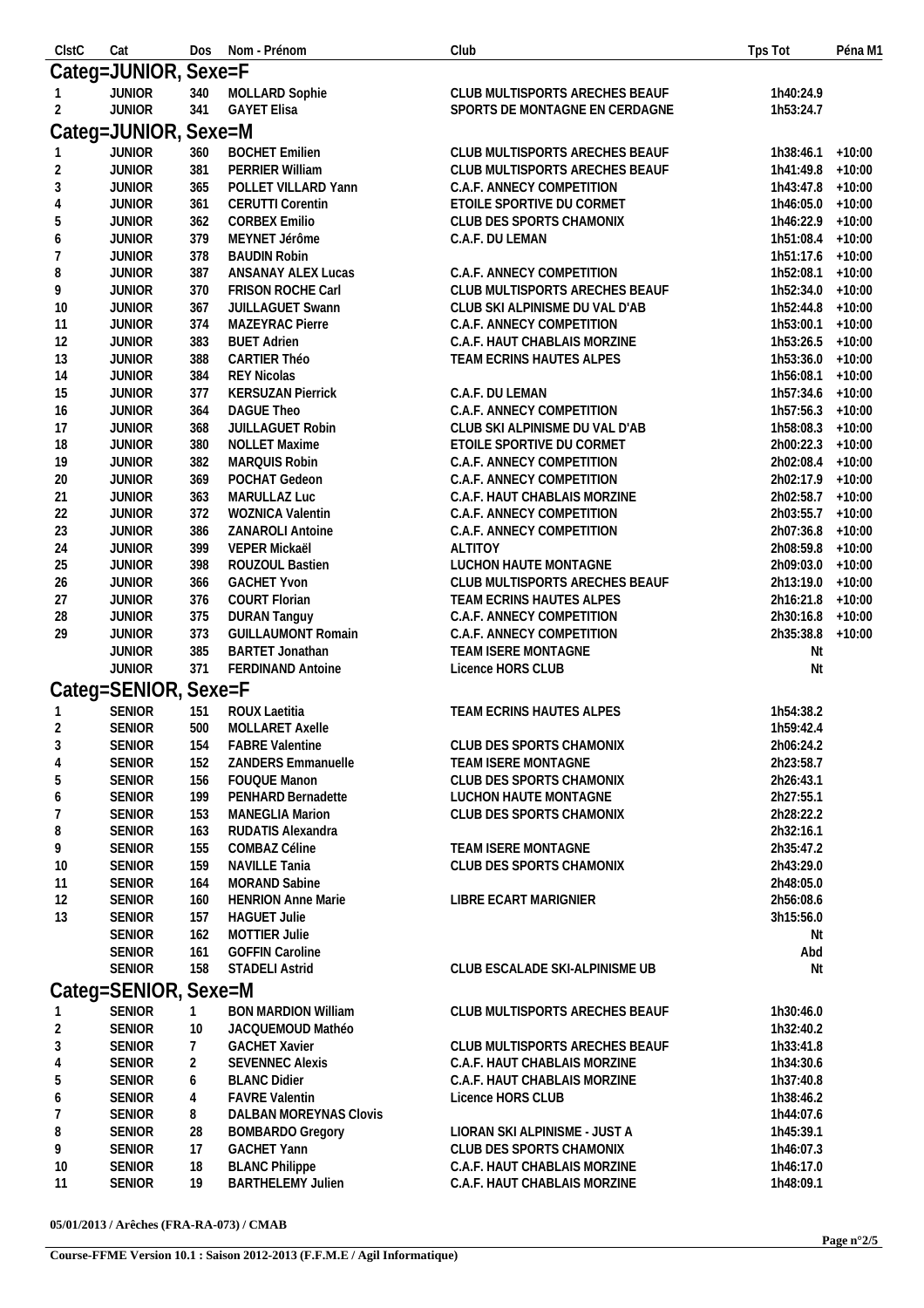| ClstC           | Cat           | Dos | Nom - Prénom                                  | Club                           | Tps Tot          | Péna M1 |
|-----------------|---------------|-----|-----------------------------------------------|--------------------------------|------------------|---------|
| $\overline{12}$ | <b>SENIOR</b> | 32  | ROMANET Aurelien                              | ETOILE SPORTIVE DU CORMET      | 1h49:53.7        |         |
| 13              | <b>SENIOR</b> | 99  | GILLET Alain                                  |                                | 1h49:55.9        |         |
| 14              | <b>SENIOR</b> | 9   | DUC GONINAZ Alexandre                         | CLUB MULTISPORTS ARECHES BEAUF | 1h50:04.5        |         |
| 15              | <b>SENIOR</b> | 44  | SERT Yohann                                   | CLUB MULTISPORTS ARECHES BEAUF | 1h50:24.4        |         |
| 16              | <b>SENIOR</b> | 49  | <b>FLEURY Bastien</b>                         | CLUB DES SPORTS CHAMONIX       | 1h50:44.9        |         |
| 17              | <b>SENIOR</b> | 47  | <b>TAMANINI Marc</b>                          | CLUB DES SPORTS CHAMONIX       | 1h50:48.6        |         |
| 18              | <b>SENIOR</b> | 38  | <b>FAYOLLE Sebastien</b>                      | COURCHEVEL SPORTS ALPINISME CO | 1h50:58.5        |         |
| 19              | <b>SENIOR</b> | 90  | MEYNET Fabien                                 |                                | 1h51:07.7        |         |
| 20              | <b>SENIOR</b> |     |                                               |                                | 1h51:18.0        |         |
|                 |               | 15  | ENGRAND Christophe<br><b>ESTUBIER Nicolas</b> | CLUB DES SPORTS CHAMONIX       |                  |         |
| 21              | <b>SENIOR</b> | 16  |                                               | CLUB DES SPORTS CHAMONIX       | 1h51:24.9        |         |
| 22              | <b>SENIOR</b> | 40  | NANTERMOZ Gregory                             | CLUB MULTISPORTS ARECHES BEAUF | 1h52:50.3        |         |
| 23              | <b>SENIOR</b> | 51  | SCRIMGEOUR Carron                             | CLUB DES SPORTS CHAMONIX       | 1h52:55.1        |         |
| 24              | <b>SENIOR</b> | 127 | <b>LACOSTE David</b>                          | <b>VERTICAL TIGNES</b>         | 1h53:56.0        |         |
| 25              | <b>SENIOR</b> | 41  | <b>THABUIS Fabien</b>                         | CLUB MULTISPORTS ARECHES BEAUF | 1h54:52.8        |         |
| 26              | <b>SENIOR</b> | 94  | MONTAGNY Sylvain                              |                                | 1h55:06.7        |         |
| 27              | <b>SENIOR</b> | 98  | <b>CLAUDEPIERRE Lionel</b>                    |                                | 1h55:07.7        |         |
| 28              | <b>SENIOR</b> | 11  | <b>BROTTET Julien</b>                         | TEAM ISERE MONTAGNE            | 1h55:10.7        |         |
| 29              | <b>SENIOR</b> | 13  | <b>BONNEL Alexis</b>                          | Licence HORS CLUB              | 1h56:16.4 +10:00 |         |
| $30\,$          | <b>SENIOR</b> | 85  | <b>LEHMES Lionel</b>                          |                                | 1h56:44.2        |         |
| 31              | <b>SENIOR</b> | 5   | PICCOT Adrien                                 | C.A.F. DU LEMAN                | 1h56:59.7 +10:00 |         |
| 32              | <b>SENIOR</b> | 12  | <b>LEGER Maxime</b>                           | TEAM ISERE MONTAGNE            | 1h57:12.6        |         |
| 33              | <b>SENIOR</b> | 126 | PEYET Mathieu                                 | LUCHON HAUTE MONTAGNE          | 1h57:20.1        |         |
|                 |               |     |                                               |                                |                  |         |
| 34              | <b>SENIOR</b> | 64  | PREMAT Jean François                          |                                | 1h57:29.2        |         |
| 35              | <b>SENIOR</b> | 74  | DI TUCCI Vittorio                             |                                | 1h57:44.1        |         |
| 36              | <b>SENIOR</b> | 45  | <b>ABOULIKAM Yannick</b>                      | CLUB MULTISPORTS ARECHES BEAUF | 1h58:14.0        |         |
| 37              | <b>SENIOR</b> | 129 | <b>BLANC Steven</b>                           | CLUB MULTISPORTS ARECHES BEAUF | 1h59:21.4 +10:00 |         |
| 38              | <b>SENIOR</b> | 84  | ROUQUAIROL Jonathan                           |                                | 1h59:46.0        |         |
| 39              | <b>SENIOR</b> | 80  | ZIJP David                                    |                                | 2h00:34.6        |         |
| 40              | <b>SENIOR</b> | 21  | DERONZIER Esteban                             | PRAZ- DE-LYS SOMMAND SKI-ALPIN | 2h00:56.7        |         |
| 41              | <b>SENIOR</b> | 23  | ARNAUD Sylvain                                | PRAZ MONTAGNE                  | 2h01:23.5        |         |
| 42              | <b>SENIOR</b> | 33  | ROCHE Tanguy                                  | CSA 13ème BCA                  | 2h01:24.1 +10:00 |         |
| 43              | <b>SENIOR</b> | 52  | <b>GEROME Yann</b>                            | CLUB DES SPORTS CHAMONIX       | 2h01:29.9        |         |
| 44              | <b>SENIOR</b> | 96  | ROCHE Sylvestre                               |                                | 2h02:23.6        |         |
| 45              | <b>SENIOR</b> | 124 | <b>REY Mathieu</b>                            | PRAZ MONTAGNE                  | 2h02:34.1        |         |
| 46              | <b>SENIOR</b> | 81  | <b>BORDIN Matthieu</b>                        |                                | 2h02:59.9        |         |
| 47              | <b>SENIOR</b> | 95  | <b>GAST Yannick</b>                           |                                | 2h03:01.3        |         |
| 48              | <b>SENIOR</b> | 68  | <b>HAIRON Nicolas</b>                         |                                | 2h03:53.6        |         |
|                 |               |     | <b>BOUZON Lionel</b>                          | BELLES GRIMPES EN BELLEDONNE   |                  |         |
| 49              | <b>SENIOR</b> | 60  |                                               |                                | 2h04:07.7        |         |
| 50              | <b>SENIOR</b> | 48  | <b>TRESIDDER Esmond</b>                       | CLUB DES SPORTS CHAMONIX       | 2h04:11.2        |         |
| 51              | <b>SENIOR</b> | 87  | <b>NEYRON Francois</b>                        |                                | 2h04:17.2        |         |
| 52              | <b>SENIOR</b> | 59  | LE BAHER Samuel                               | BELLES GRIMPES EN BELLEDONNE   | 2h04:50.4        |         |
| 53              | <b>SENIOR</b> | 83  | SOUCHET Samuel                                |                                | 2h04:57.6        |         |
| 54              | <b>SENIOR</b> | 22  | MARIN LAMELLET Romain                         | PRAZ MONTAGNE                  | 2h05:08.1        |         |
| 55              | <b>SENIOR</b> | 34  | POQUET Julien                                 | COURCHEVEL SPORTS ALPINISME CO | 2h05:11.9        |         |
| 56              | <b>SENIOR</b> | 71  | RIZZI Julien                                  |                                | 2h05:29.9        |         |
| 57              | <b>SENIOR</b> | 65  | LOUVET Sebastien                              |                                | 2h06:29.7        |         |
| 58              | <b>SENIOR</b> | 31  | <b>ABBATE Robin</b>                           | ETOILE SPORTIVE DU CORMET      | 2h09:07.0        |         |
| 59              | <b>SENIOR</b> | 61  | <b>BRUNET Raphael</b>                         | ANNECY ESCALADE                | 2h10:03.1        |         |
| 60              | <b>SENIOR</b> | 39  | MAZAN Frédéri                                 | CORBIER SKI-ALPINISME          | 2h10:16.3        |         |
|                 | <b>SENIOR</b> | 78  | <b>LAROSE Eric</b>                            |                                |                  |         |
| 61              |               |     |                                               |                                | 2h10:36.4        |         |
| 62              | <b>SENIOR</b> | 43  | HUMBERTCLAUDE Julien                          | CLUB MULTISPORTS ARECHES BEAUF | 2h11:37.4        |         |
| 63              | <b>SENIOR</b> | 42  | <b>DUPERIER Bertrand</b>                      | CLUB MULTISPORTS ARECHES BEAUF | 2h12:09.3        |         |
| 64              | <b>SENIOR</b> | 67  | ROMANET Anthony                               |                                | 2h12:45.2        |         |
| 65              | <b>SENIOR</b> | 29  | <b>BOURGEON Medhi</b>                         | ETOILE SPORTIVE DU CORMET      | 2h13:01.4        |         |
| 66              | <b>SENIOR</b> | 54  | PRUVOST Sylvère                               | CLUB DES SPORTS CHAMONIX       | 2h14:51.6        |         |
| 67              | <b>SENIOR</b> | 56  | SORREL Timothee                               | C.A.F. FAVERGES COMP           | 2h15:11.7        |         |
| 68              | <b>SENIOR</b> | 93  | GIANNINA Stephane                             |                                | 2h15:35.0        |         |
| 69              | <b>SENIOR</b> | 50  | SUCIU Ionel                                   | CLUB DES SPORTS CHAMONIX       | 2h15:45.0        |         |
| 70              | <b>SENIOR</b> | 24  | ROTH Yoann                                    | MONTAGNES DE L'OISANS          | 2h16:01.0        |         |
| 71              | <b>SENIOR</b> | 57  | <b>HERBIN Nicolas</b>                         | C.A.F. FAVERGES COMP           | 2h17:46.1        |         |
| 72              | <b>SENIOR</b> | 25  | PASERO Mikael                                 | Licence HORS CLUB              | 2h18:33.7        |         |
|                 |               |     |                                               |                                |                  |         |
| 73              | <b>SENIOR</b> | 76  | <b>BUFFET Sylvain</b>                         |                                | 2h20:22.8        |         |
| 74              | <b>SENIOR</b> | 88  | LEVI ALVARES Yoann                            |                                | 2h20:46.4        |         |
| 75              | <b>SENIOR</b> | 35  | <b>ROBIN Laurent</b>                          | COURCHEVEL SPORTS ALPINISME CO | 2h22:44.4        |         |
| 76              | <b>SENIOR</b> | 70  | CHOUDIN Jerome                                |                                | 2h22:49.7        |         |
| 77              | <b>SENIOR</b> | 91  | LOHR Gabriel                                  |                                | 2h22:51.0        |         |
|                 |               |     |                                               |                                |                  |         |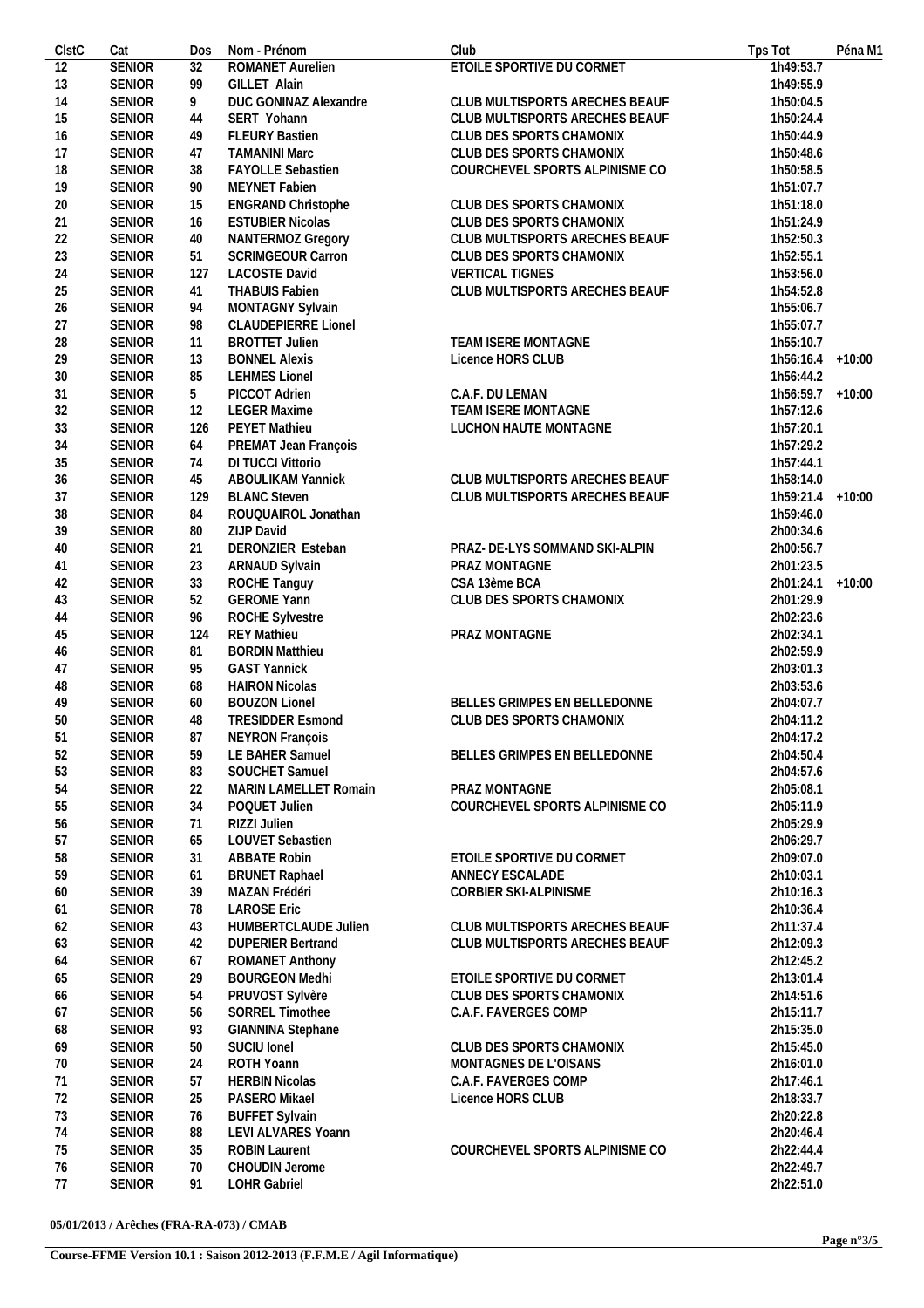| ClstC          | Cat                   | Dos | Nom - Prénom                        | Club                                                  | Tps Tot             | Péna M1 |
|----------------|-----------------------|-----|-------------------------------------|-------------------------------------------------------|---------------------|---------|
| 78             | <b>SENIOR</b>         | 75  | <b>BIDEAU Norman</b>                |                                                       | 2h23:06.7           |         |
| 79             | <b>SENIOR</b>         | 53  | REY Aurélien                        | CLUB DES SPORTS CHAMONIX                              | 2h23:24.4           |         |
| 80             | <b>SENIOR</b>         | 69  | <b>ARMAND Gregory</b>               |                                                       | 2h23:42.6           |         |
| 81             | <b>SENIOR</b>         | 89  | <b>GRAND Bruno</b>                  |                                                       | 2h23:51.3           |         |
| 82             | <b>SENIOR</b>         | 37  | L HERPINIERE Tarka                  | COURCHEVEL SPORTS ALPINISME CO                        | 2h24:38.6           |         |
| 83             | <b>SENIOR</b>         | 86  | <b>BERTRUMé Frédéric</b>            |                                                       | 2h24:52.5           |         |
| 84             | <b>SENIOR</b>         | 82  | TALOUD Jean François                |                                                       | 2h25:39.2           |         |
| 85             | <b>SENIOR</b>         | 20  | JANSSENS Gaëtan                     | TEAM ISERE MONTAGNE                                   | 2h27:12.9           |         |
| 86             | <b>SENIOR</b>         | 73  | <b>ANDREOLLE Willy</b>              |                                                       | 2h28:04.1           |         |
| 87             | <b>SENIOR</b>         | 26  | ABRY Christophe                     | Licence HORS CLUB                                     | 2h29:32.9           |         |
| 88             | <b>SENIOR</b>         | 62  | <b>BRUSCO Anthony</b>               |                                                       | 2h31:11.3           |         |
| 89             | <b>SENIOR</b>         | 92  | PONSOT Julien                       |                                                       | 2h35:50.2           |         |
| 90             | <b>SENIOR</b>         | 30  | JEANNIN Arnaud                      | ETOILE SPORTIVE DU CORMET                             | 2h37:06.3           |         |
| 91             | <b>SENIOR</b>         | 77  | <b>LEMESRE Pierre</b>               |                                                       | 2h38:03.5           |         |
| 92             | <b>SENIOR</b>         | 66  | MAGDINIER Rémy                      |                                                       | 2h38:49.7           |         |
| 93             | <b>SENIOR</b>         | 58  | <b>GAUDRY Loic</b>                  | BELLES GRIMPES EN BELLEDONNE                          | 2h39:51.4           |         |
| 94             | <b>SENIOR</b>         | 125 | <b>TALOUD Pierre Yves</b>           |                                                       | 2h44:50.4           |         |
| 95             | <b>SENIOR</b>         | 46  | DOSSIN Sylvain                      | CLUB DES SPORTS CHAMONIX                              | 2h45:21.4           |         |
| 96             | <b>SENIOR</b>         | 63  | <b>BERTI Lionel</b>                 |                                                       | 2h49:39.9           |         |
| 97             | <b>SENIOR</b>         | 55  | <b>REY Alexandre</b>                | CLUB DES SPORTS CHAMONIX                              | 2h52:34.1           |         |
| 98             | <b>SENIOR</b>         | 27  | CAILLET Bruno                       | Licence HORS CLUB                                     | 3h01:01.7           |         |
| 99             | <b>SENIOR</b>         | 79  | NOWACZYK Vincent                    |                                                       | 3h25:36.5           |         |
|                | <b>SENIOR</b>         | 14  | LE PROVOST Florentin                | TEAM ISERE MONTAGNE                                   | Abd                 |         |
|                | <b>SENIOR</b>         | 128 | <b>MALAISE Florent</b>              | ASPTT STRASBOURG                                      | Abd                 |         |
|                | <b>SENIOR</b>         | 97  | PIERRE Yann                         |                                                       | Nt                  |         |
|                | <b>SENIOR</b>         | 3   | <b>BLANC Pierre</b>                 | LIORAN SKI ALPINISME - JUST A                         | Abd                 |         |
|                | <b>SENIOR</b>         | 72  | <b>BOURG Romain</b>                 |                                                       | Nt                  |         |
|                | <b>SENIOR</b>         | 36  | <b>GLEZ Frederic</b>                | COURCHEVEL SPORTS ALPINISME CO                        | Nt                  |         |
|                | Categ=VETERAN, Sexe=F |     |                                     |                                                       |                     |         |
|                |                       |     |                                     |                                                       |                     |         |
|                | VETERAN               | 293 | SILITCH Nina                        | CLUB DES SPORTS CHAMONIX                              | 2h09:20.9           |         |
| $\overline{2}$ | VETERAN               | 299 | <b>FAVRE Corinne</b>                |                                                       | 2h12:13.7           |         |
| 3              | VETERAN               | 298 | <b>GACHET Christine</b>             | CLUB MULTISPORTS ARECHES BEAUF                        | 2h46:05.7           |         |
| 4              | VETERAN               | 294 | <b>CALLAGHAN Leanne</b>             | CLUB DES SPORTS CHAMONIX                              | 2h54:09.4           |         |
| 5              | VETERAN               | 295 | FRANçON Olga                        |                                                       | 3h01:01.1           |         |
|                | Categ=VETERAN, Sexe=M |     |                                     |                                                       |                     |         |
|                | VETERAN               | 275 | PERRIER Florent                     | CLUB MULTISPORTS ARECHES BEAUF                        | 1h43:21.6           |         |
| $\overline{2}$ | VETERAN               | 279 | <b>SBALBI Tony</b>                  | AMITIE ET NATURE DE TARBES                            | 1h43:54.1           |         |
| 3              | VETERAN               | 240 | <b>BELLAGAMBA Alain</b>             | CLUB ESCALADE SKI-ALPINISME UB                        | 1h53:40.6           |         |
| 4              | VETERAN               | 242 | JORIOZ Thierry                      |                                                       | 1h54:15.7           |         |
| 5              | VETERAN               | 250 | <b>BIBOLLET Francis</b>             |                                                       | $1h56:19.7 + 10:00$ |         |
| 6              | VETERAN               | 241 | <b>GONTHARET Gilles</b>             |                                                       | 1h57:06.7           |         |
| 7              | VETERAN               | 266 | MILLIUS Stéphane                    |                                                       | 1h58:04.1           |         |
| 8              | VETERAN               | 243 | <b>BRIOT Emmanuel</b>               | ESCALADE CLUB DE L'ISERE                              | 1h58:16.2           |         |
| 9              | VETERAN               | 245 | ARVIN BEROD Marc                    | PRAZ MONTAGNE                                         | 1h59:28.9           |         |
| 10             | VETERAN               | 244 | <b>CARUSO Eric</b>                  |                                                       | 2h00:01.3           |         |
| 11             | VETERAN               | 276 | PONCET David                        | CLUB ESCALADE SKI-ALPINISME UB                        | 2h02:10.2           |         |
| 12             | VETERAN               | 260 | <b>LEGIEDA Gregory</b>              | CLUB MULTISPORTS ARECHES BEAUF                        | 2h03:54.3           |         |
| 13             | VETERAN               | 257 | <b>GIRODON Nicolas</b>              | CLUB MULTISPORTS ARECHES BEAUF                        | 2h05:58.0           |         |
| 14             | VETERAN               | 271 | MORGAN Jon                          | CLUB DES SPORTS CHAMONIX                              | 2h07:24.6           |         |
| 15             | VETERAN               | 280 | <b>SCREMIN Yvon</b>                 |                                                       | 2h09:12.5           |         |
| 16             | VETERAN               | 262 | LIGERTWOOD Ivor                     |                                                       | 2h09:19.5           |         |
| 17             | VETERAN               | 277 | RIGAUD Daniel                       |                                                       | 2h11:05.5           |         |
| 18             | VETERAN               | 264 | <b>MATHEL Pierre</b>                |                                                       | 2h11:43.1           |         |
|                |                       |     |                                     |                                                       |                     |         |
| 19             | VETERAN<br>VETERAN    | 283 | VIOUD Jérôme<br><b>CAPRON Alain</b> | BELLES GRIMPES EN BELLEDONNE<br>MONTAGNES DE L'OISANS | 2h11:48.1           |         |
| 20             |                       | 252 |                                     |                                                       | 2h11:49.2           |         |
| 21             | VETERAN               | 247 | <b>BARBIER Emmanuel</b>             | BELLES GRIMPES EN BELLEDONNE                          | 2h12:01.6           |         |
| 22             | VETERAN               | 268 | <b>MOLLI Didier</b>                 | CLUB DES SPORTS CHAMONIX                              | 2h12:51.7           |         |
| 23             | VETERAN               | 263 | <b>MARTIN Jean Nicolas</b>          | TEAM ISERE MONTAGNE                                   | 2h15:16.5           |         |
| 24             | VETERAN               | 255 | <b>GAUTIER Eric</b>                 |                                                       | 2h16:20.4           |         |
| 25             | VETERAN               | 289 | <b>BAGNERES Olivier</b>             | C.A.F. DAUPHINE SKI ALPINISME                         | 2h16:29.1           |         |
| 26             | VETERAN               | 261 | <b>LESTRADE Stephane</b>            | C.P.L.V.R. - XTT RAID 63                              | 2h17:54.0           |         |
| 27             | VETERAN               | 269 | <b>MORARD Bernard</b>               |                                                       | 2h19:13.0           |         |
| 28             | VETERAN               | 248 | <b>BARNES Chris</b>                 |                                                       | 2h19:17.2           |         |
|                |                       | 256 | <b>GEHANT Eric</b>                  | ASPTT STRASBOURG                                      | 2h19:20.6           |         |
| 29<br>30       | VETERAN<br>VETERAN    | 259 | <b>LAVAL Benoit</b>                 |                                                       | 2h19:52.4           |         |